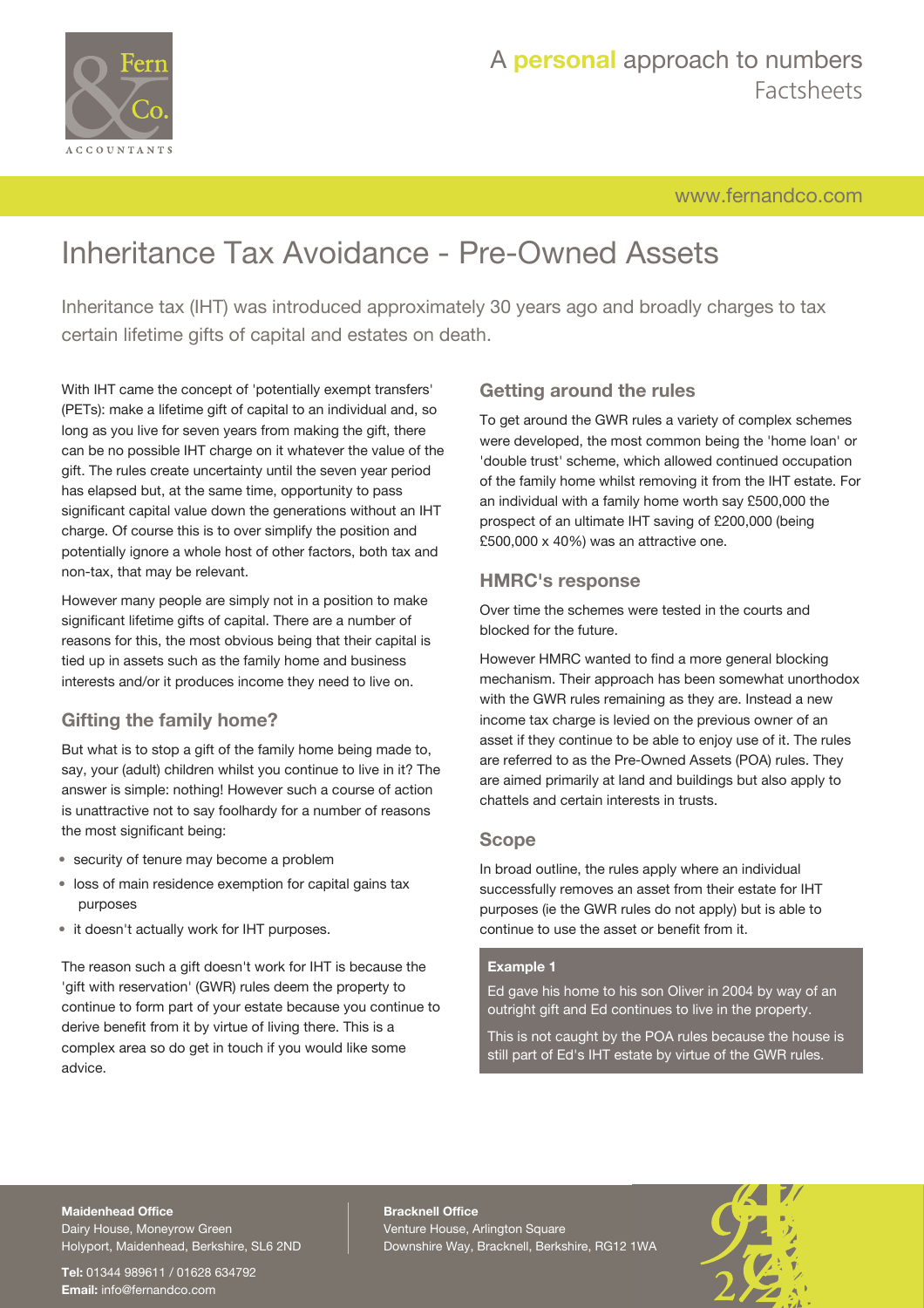

# A **personal** approach to numbers Factsheets

# [www.fernandco.com](http://www.fernandco.com)

#### **Example 2**

As example 1 but Ed's 'gift' in 2004 was made using a valid 'home loan' scheme.

This is caught by the POA rules because the house is not part of Ed's estate for IHT.

Even if Ed did not live in the property full-time because say it is a holiday home, the rules would still apply.

If Ed had sold the entire property to his son for full market value, the POA rules would not apply, nor would the GWR rules.

The rules also catch situations where an individual has contributed towards the purchase of property from which they later benefit unless the period between the original gift and the occupation of the property by the original owner exceeds seven years.

#### **Example 3**

In 2003 Hugh made a gift of cash to his daughter Caroline. Caroline later used the cash to buy a property which Hugh then moved into in 2009. The POA rules apply.

The rules would still apply even if Caroline had used the initial cash to buy a portfolio of shares which she later sold using the proceeds to buy a property for Hugh to live in.

If Hugh's occupation of the property had commenced in 2011, the POA rules would not apply because there is a gap of more than seven years between the gift and occupation.

There are a number of exclusions from the rules, one of the most important being that transactions will not be caught where a property is transferred to a spouse or former spouse under a court order. Cash gifts made after 6 April 1998 are also caught within the rules.

# **Start date - retrospection?**

Despite the fact that the regime is only effective from 6 April 2005, it can apply to arrangements that may have been put in place at any time since March 1986. This aspect of the

rules has come in for some harsh criticism. At the very least it means that pre-existing schemes need to be reviewed to see if the charge will apply.

# **Calculating the charge**

The charge is based on a notional market rent for the property. Assuming a rental yield of, say, 5%, the income tax charge for a higher rate taxpayer on a £1 million property will be £20,000 each year.

The rental yield or value is established assuming a tenant's repairing lease.

Properties need to be valued once every five years. In situations where events happened prior to 6 April 2005, the first year of charge was 2005/06 and the first valuation date was 6 April 2005. In these cases a new valuation should have been made on 6 April 2010 and 6 April 2015.

The charge is reduced by any actual rent paid by the occupier – so that there is no charge where a full market rent is paid.

The charge will not apply where the deemed income in relation to all property affected by the rules is less than £5,000.

The rules are more complex where part interests in properties are involved.

# **Avoiding the charge**

There are a number of options for avoiding the charge where it would otherwise apply.

- Consider dismantling the scheme or arrangement. However this may not always be possible and even where it is the costs of doing so may be prohibitively high.
- Ensure a full market rent is paid for occupation of the property - not always an attractive option.
- Elect to treat the property as part of the IHT estate this election cannot be revoked once the first filing date for a POA charge has passed.

#### **Maidenhead Office**

Dairy House, Moneyrow Green Holyport, Maidenhead, Berkshire, SL6 2ND

**Tel:** 01344 989611 / 01628 634792 **Email:** [info@fernandco.com](mailto:info@fernandco.com)

**Bracknell Office** Venture House, Arlington Square Downshire Way, Bracknell, Berkshire, RG12 1WA